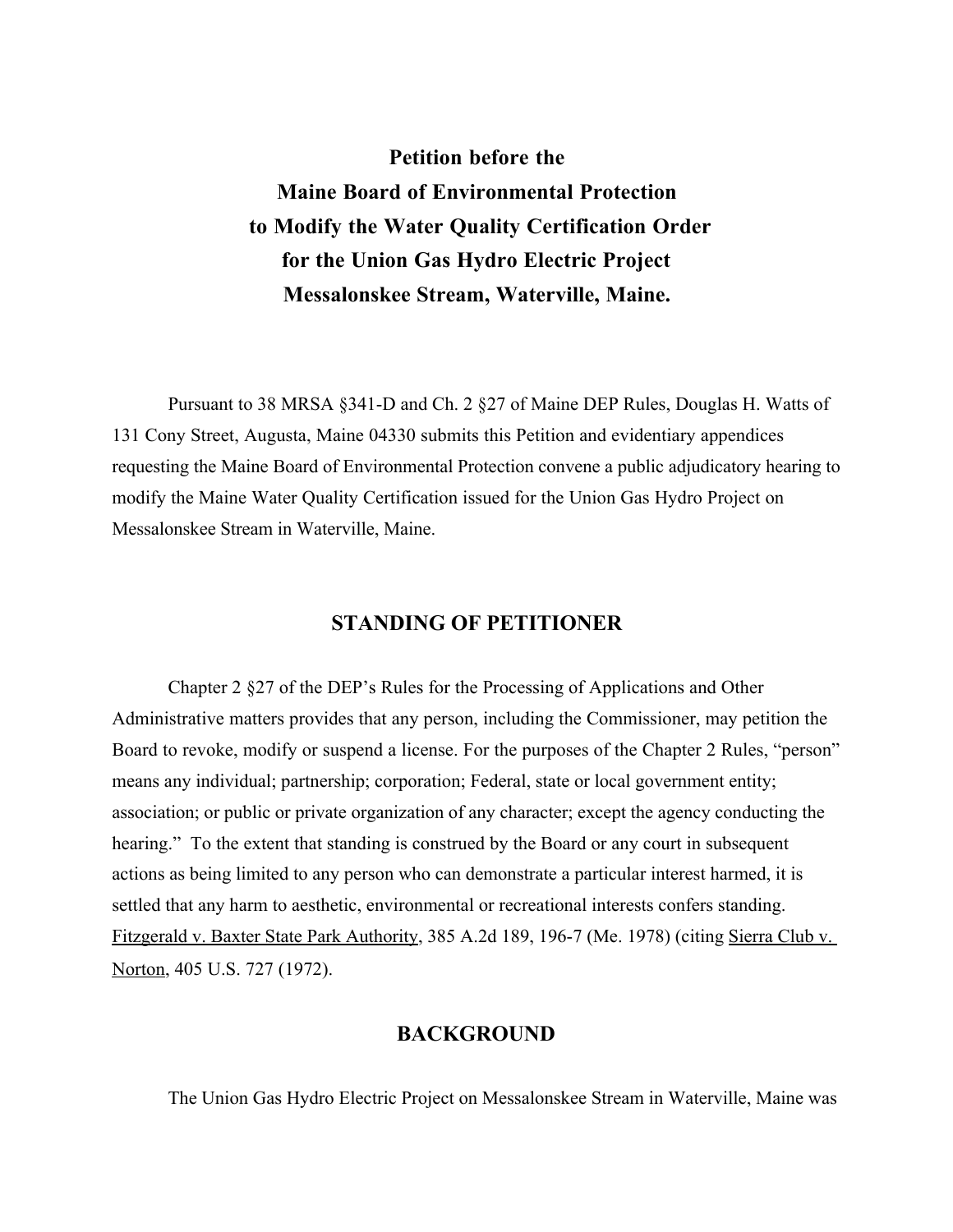constructed in approx. 1920. It is located approx. 1.5 miles above the confluence of Messalonskee Stream and the Kennebec River. As part of the Project's federal relicensing in the early 1990s, the Maine BEP on August 28, 1995 approved a Water Quality Certification Order (WQC) allowing continued operation of the Project until its federal license expires in 2036.

In June 2001, a large portion of the granite block face of the dam spillway suddenly collapsed and the dam impoundment was drained for safety reasons. Further inspection showed the remaining portion of the dam was in very poor condition. The Project owner at that time, FPL Energy, applied for a Maine DEP permit to remove approx. 70 feet of the granite block dam and spillway and to secure the dam abutments with sprayed concrete. This permit was issued and the work was completed by Sept. 2001. Since that time, the Union Gas Project has not operated and has not been repaired. Since Sept. 2001, the 1. 2 mile reach of Messalonskee Stream formerly impounded by the Union Gas dam has reverted to its natural, free-flowing condition and has rapidly revegetated -- with numerous trees up to 25 feet in height.

In 2004 the Union Gas Project was sold by FPL Energy to Synergics of Annapolis, Maryland d/b/a Messalonskee Stream Hydro LLC. In Feb. 2005 the company applied for a Maine DEP permit to construct a new concrete dam and spillway at the Project so as to resume power generation at the site. The company proposed to construct a new dam structure and impoundment of similar dimensions to that which existed at the site prior to summer 2001. This permit was approved by the Maine DEP on May 10, 2005. The permit was appealed on June 9, 2005. This appeal was denied by the Maine BEP on Nov. 3, 2005.

#### **PURPOSE AND INTENT OF PETITION**

Douglas H. Watts requests the August 28, 1995 Water Quality Certification Order be modified so as to allow for hydro electric power generation to resume at the Union Gas Project site in a manner which conforms with Maine water quality laws and allows Messalonskee Stream to be in attainment of its Class C water quality standards and designated uses.

This can be accomplished by lowering the height of the proposed dam and spillway to the elevation of the natural bedrock ledge upon which the existing Project facilities are built. This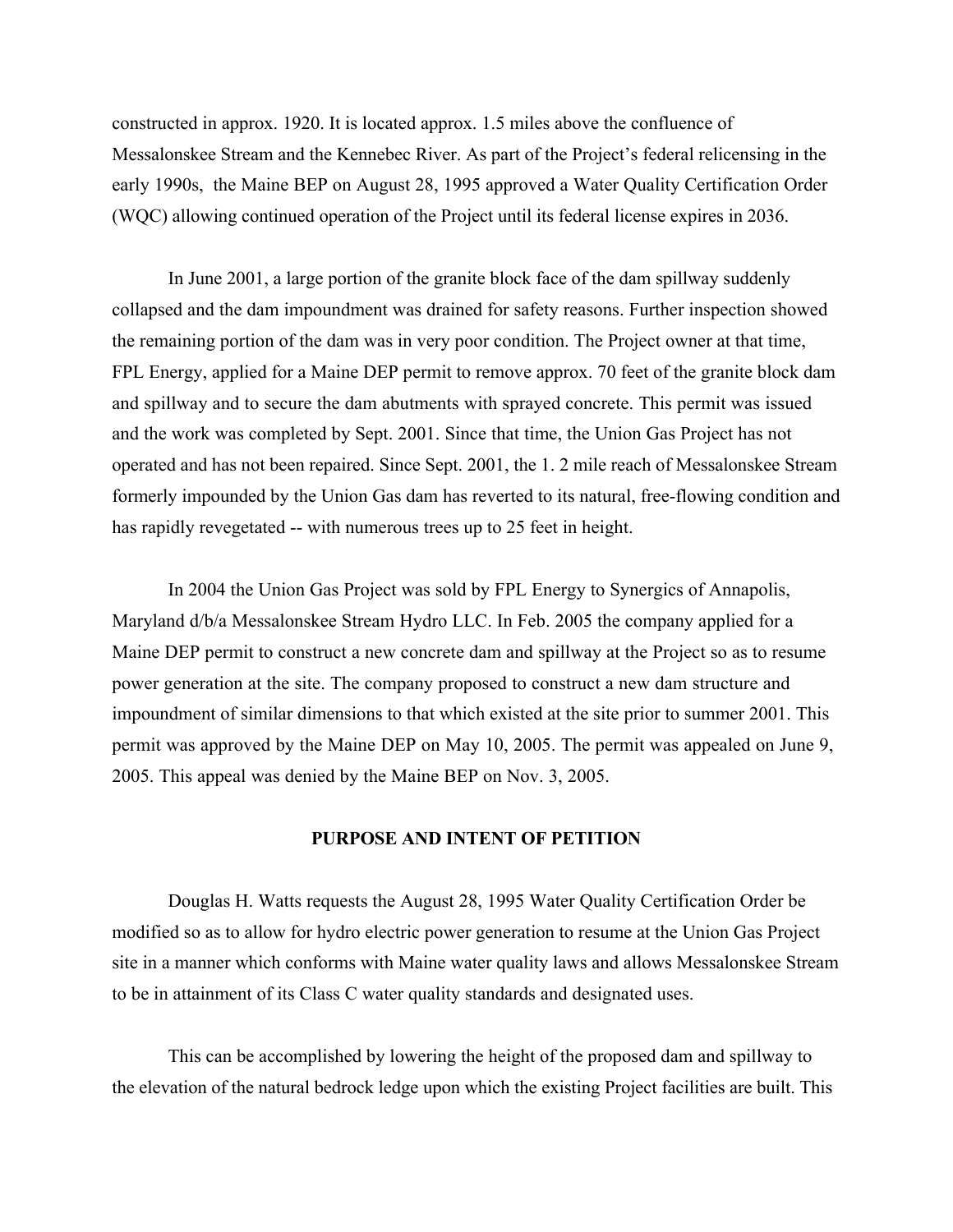redevelopment proposal will allow for hydro electric generation, safe and effective upstream and downstream fish passage, and preservation of nearly all of the natural, free-flowing stream habitat in the 1.2 mile reach of Messalonskee Stream formerly impounded by the pre-2001 dam structure. Structural modifications of the Project necessary to implement this proposal can be implemented through a License Amendment request by the project licensee to the Federal Energy Regulatory Commission. By taking advantage of the significant natural fall of Messalonskee Stream at the Project site, the alternative proposal presented herein would allow for the resumption of hydro electric generation at site, safe and convenient fish passage at the site, and preservation of the most of the natural, free-flowing habitat of Messalonskee Stream above the site.

## **APPLICABLE STANDARDS**

Section 27 of the DEP's Chapter 2 Rules for the Processing of Applications and Other Administrative Matters provides that any person, including the Commissioner, may petition the Board to revoke, modify or suspend a license. The DEP's Rules further provide that, after notice and opportunity for the petitioner and the licensee to be heard, the Board shall, within 30 days of the filing of the petition, dismiss the petition or schedule a hearing on the petition. Finally, the DEP's Rules provide that, after a hearing, the Board may modify in whole or in part any license, issue an order prescribing necessary corrective action, or refer a license to District Court for revocation or suspension when the Board finds that:

- A. The licensee has violated any condition of the license;
- B. The licensee has obtained a license by misrepresenting or failing to disclose fully all relevant facts;
- C. The licensed activity poses a threat to human health or the environment;
- D. The license fails to include any standard or limitation legally required on the date of issuance;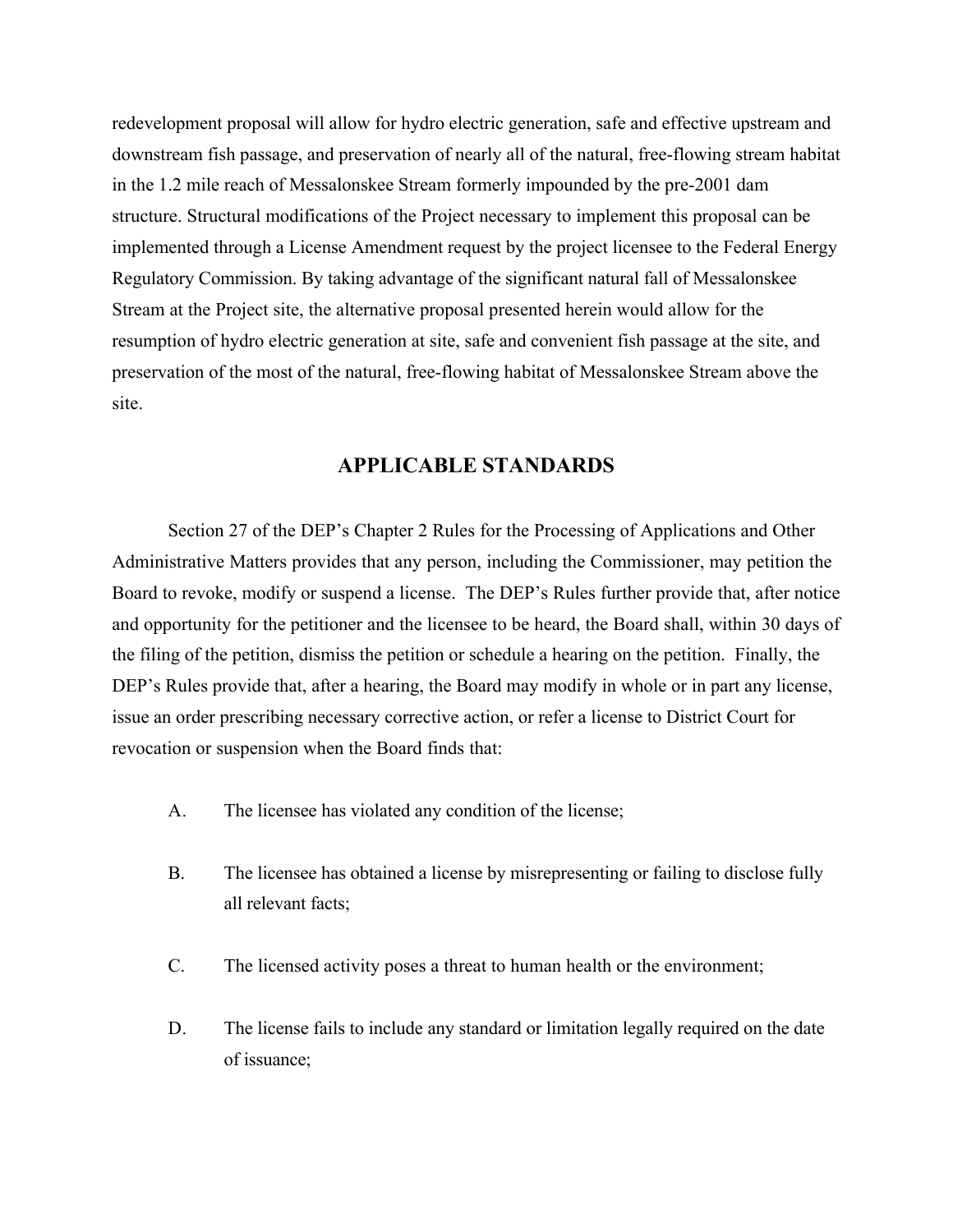- E. There has been a change in any condition or circumstance that requires revocation, suspension or a temporary or permanent modification of the terms of the license;
- F. The licensee has violated any law administered by the Department; or
- G. The license fails to include any standard or limitation required pursuant to the federal Clean Air Act Amendments of 1990.

#### **ARGUMENT**

Evidence presented herein shows the Maine BEP has ample grounds to modify its August 28, 1995 WQC for the Union Gas Project:

#### **Criterion C. The licensed activity poses a threat to human health or the environment.**

The activity licensed by the August 28, 1995 WQC consists of an approx. 35 foot high dam in the bed of Messalonskee Stream, an approx. 1.2 mile long impoundment behind the dam, and facilities for the diversion of water from the stream for the purpose of hydro electric generation. Because of the voluntary removal of the dam structure in 2001 there is no longer a dam in the natural bed Messalonskee Stream at the site today; and the former impoundment no longer exists. The May 10, 2005 dam reconstruction permit issued by the Maine DEP allows for construction of a new 35 foot high dam at the site and a new impoundment approx. 1.2 miles long. The Maine DEP permit states that this reconstruction activity is authorized under the terms and conditions of the August 28, 1995 Water Quality Certification Order issued by the Maine BEP for the Union Gas Project. As such, the proposed reconstruction activity, is the "licensed activity" referenced in Criteria C.

The licensed activity poses a clear threat to the environment. The licensed activity includes a 35 foot high dam in the bed of Messalonskee Stream and 1.2 mile long impoundment behind it. The dam (as described and permitted in 1995 and 2005) is an impassable barrier to all fish species including migratory species which must travel from freshwater to saltwater to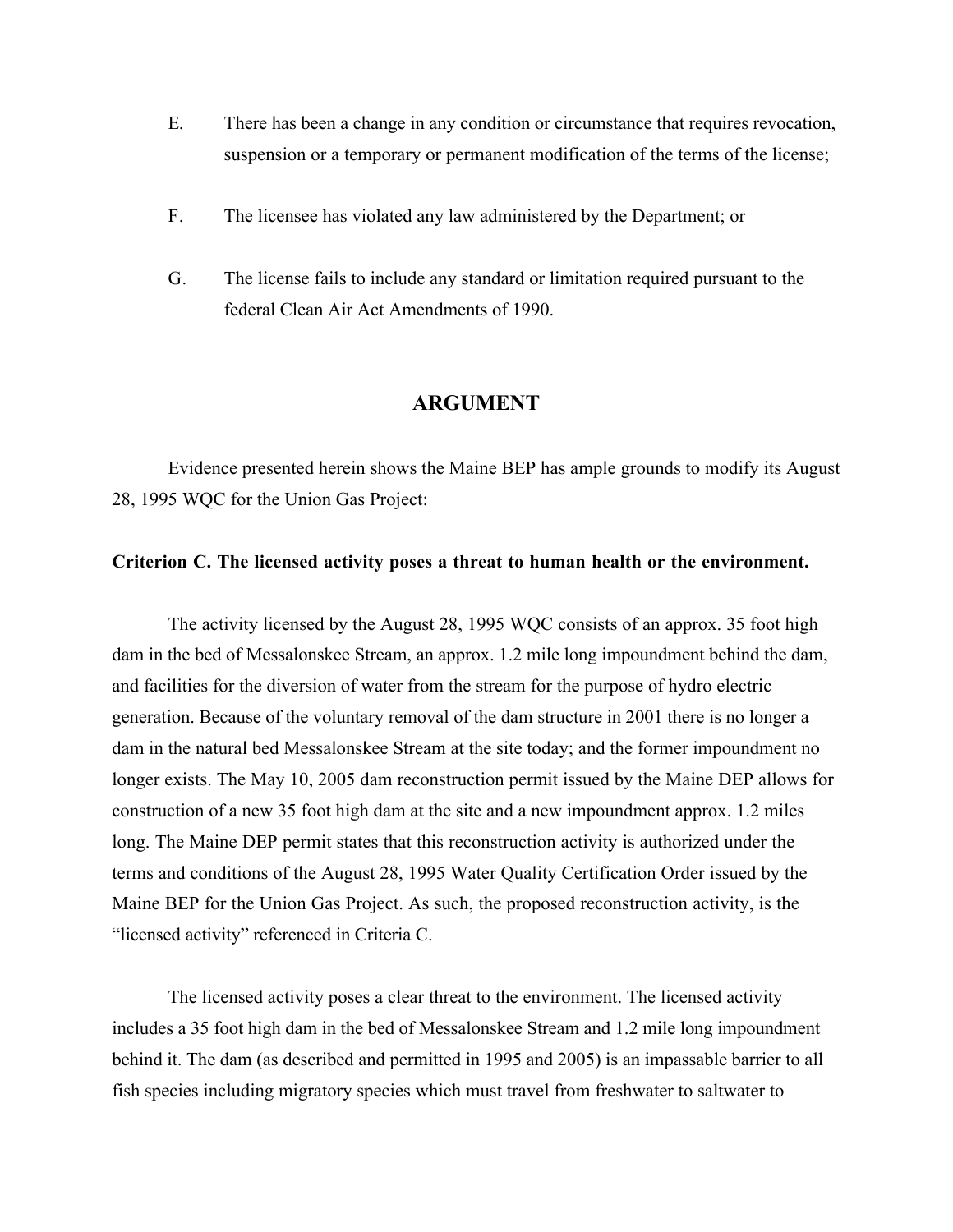complete their lifecycle. Migratory fish species indigenous and present in Messalonskee Stream today include American eel, Atlantic salmon, sea lamprey and blueback herring. The existence of a 35 foot high impassable dam at the Union Gas site would prevent these fish from occupying their native habitat in Messalonskee Stream above the dam. The approx. 1.2 mile impoundment created by this dam represents a profoundly negative alteration to the natural character and ecological functions of Messalonskee Stream. The natural character of this section of Messalonskee Stream is a fast-moving stream with rapids, riffles and deep pools with a high degree of habitat complexity. In contrast, the dam impoundment is deep, steep-sided and pondlike with virtually no habitat complexity. The impoundment provides no suitable habitat for indigenous Atlantic salmon. In its natural, free-flowing condition, the same area provides a significant amount of Atlantic salmon spawning and juvenile production habitat. The impoundment, as described and permitted in 1995 and 2005, precludes indigenous Atlantic salmon from living in Messalonskee Stream from the Union Gas Project site to the base of the Automatic Dam, 1.5 miles upstream. These impacts represent a clear threat to the ecological health of Messalonskee Stream and the ability of indigenous migratory fish species to successfully live in the stream. As such they represent a clear threat to the environment.

# **Criterion E: There has been a change in any condition or circumstance that requires revocation, suspension or a temporary or permanent modification of the terms of the license;**

Several critical changes of in condition and circumstance have occurred on Messalonskee Stream since August 28, 1995 which require permanent modification of the terms of the 1995 WQC.

The first critical change was the removal of the impassable Edwards Dam from the Kennebec River in Augusta, Maine in July 1999 -- four years after the WQC was issued. The removal of the Edwards Dam in 1999 has restored free access to Messalonskee Stream for five of its native, migratory fish species: American eel, sea lamprey, Atlantic salmon, blueback herring and striped bass. All five of these fish species have been repeatedly documented occupying their native habitat in Messalonskee Stream since 1999. When the WQC for the Union Gas Project was issued on August 28, 1995 none of these species had free access to Messalonskee Stream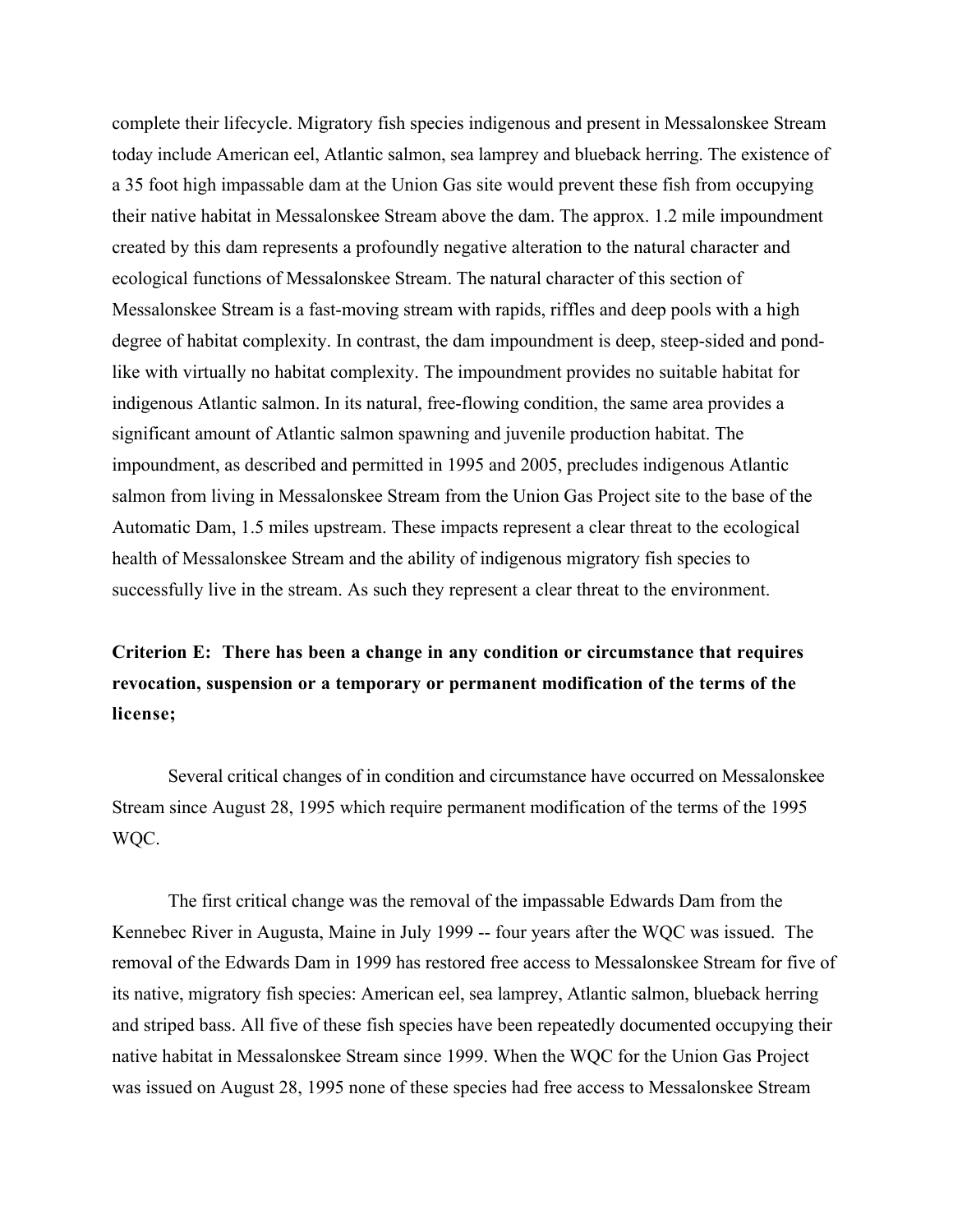and none were present in the stream except for American eel. American eel were present in Messalonskee Stream in 1995 because they migrate into freshway as very small (2-3 inch) juveniles and were capable of swimming through small crevices in the base of the Edwards Dam, which was made of timber cribs filled with stones. Except for American eel, the Edwards Dam was impassable to all other migratory fish species native to Messalonskee Stream and thus prevented these fish from being present in the stream when the WQC was issued in 1995. For this reason, the 1995 WQC failed to analyze or consider the effects of continued operation of the Union Gas Dam Project on these migratory fish species. The entire 20+ page WQC document does not mention or reference any of these migratory fish species; nor does the WQC discuss the potential of these fish species restoring themselves to Messalonskee Stream when and if the Edwards Dam were removed [in 1992, three years before the Union Gas WQC was issued, the State of Maine Planning Office adopted an official comprehensive plan for the Kennebec River drainage which called for the complete removal of the Edwards Dam].

In hindsight, the Maine DEP in 1995 should have considered the possibility that removal of the Edwards Dam in Augusta would result in a number of migratory fish species indigenous to Messalonskee Stream returning to the stream once the Edwards Dam was removed. The text of the WQC shows the Maine DEP did not consider this possibility when it issued the WQC. Direct experience now shows that Atlantic salmon, sea lamprey, blueback herring, striped bass and American eel have all returned to Messalonskee Stream with the removal of the Edwards Dam in 1999. The 1995 WQC makes no accommodation or provision for this fact. The removal of the Edwards Dam has added at least four native fish species to Messalonskee Stream since the 1995 WQC was issued. Based upon historic and biological data, the lower reach of Messalonskee Stream now supports its full complement of indigenous fish species for the first time since the Edwards Dam was constructed in 1837. This represents a marked and significant change in circumstances since the Union Gas WQC was issued by the Maine BEP in August 28, 1995.

A second and important change in circumstance is that the water quality of Messalonskee Stream has improved markedly since 1995 due to the closure of the Cascade Woolen Mill in Oakland, Maine during the late 1990s. The 1995 WQC specifically notes that the discharge of treated wastewater from this mill into Messalonskee Stream resulted in depressed dissolved oxygen levels, algae blooms and eutrophication of the stream. The closure of the Cascade Woolen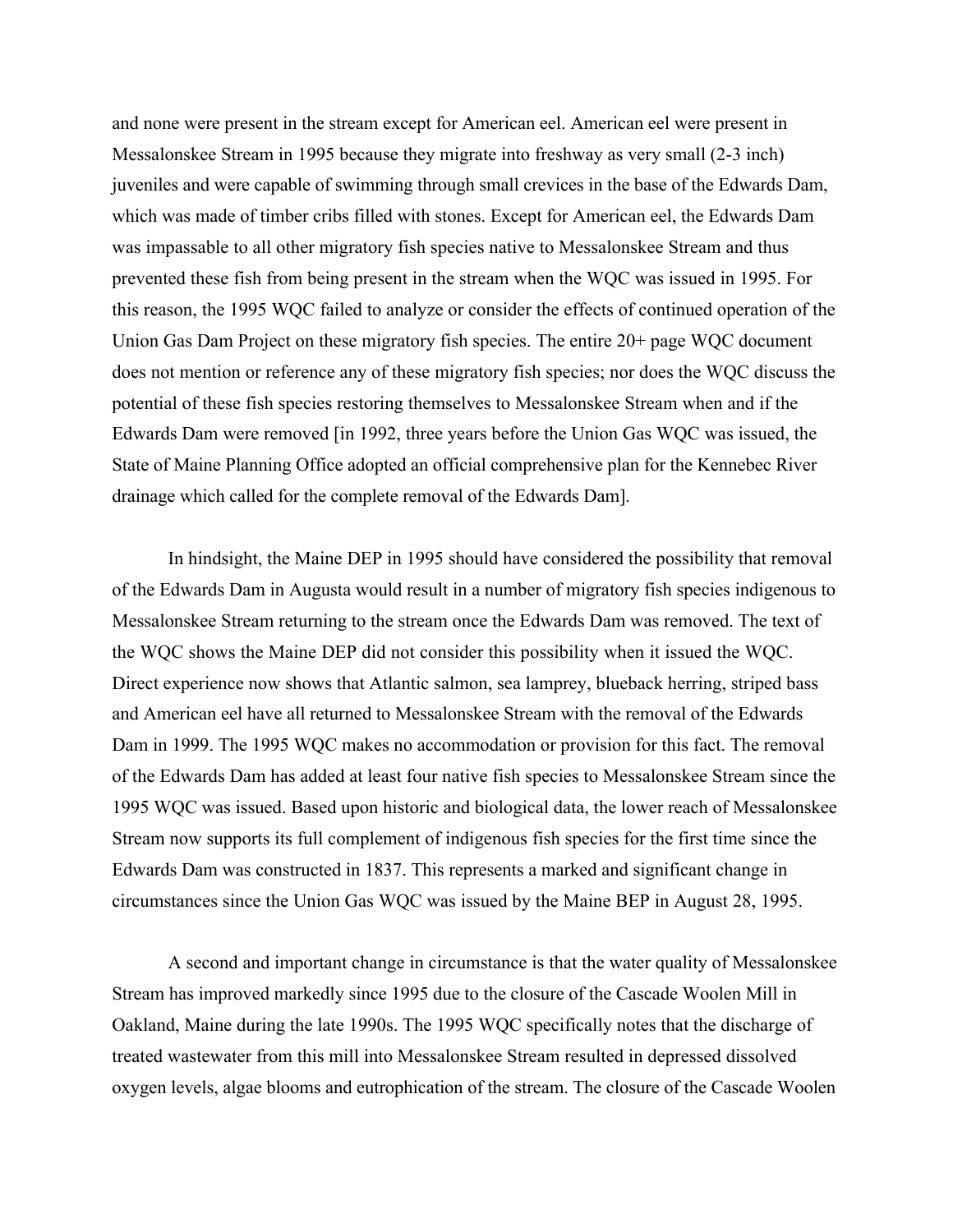Mill eliminated the largest and most damaging pollution source to Messalonskee Stream. Since the mill's closure, water quality in the stream has improved dramatically. This change in circumstances has greatly increased the ability of Messalonskee Stream to support its native fish and aquatic fauna as compared to conditions which existed when the 1995 WQC was issued. In sharp contrast to 1995, Messalonskee Stream in the vicinity of the Union Gas Project site now supports its full complement of native fish species -- and -- the water quality of the stream itself has dramatically improved. The 1995 WQC did not envision either of these events or accommodate for them. It is critical to understand how profoundly these two events have altered the ecological health of Messalonskee Stream during the past six years. In 1995, Messalonskee Stream was one of the most degraded waterways in Maine due to point and non-point source pollution and the impacts of impassable dam. Today, the lower, free-flowing reach of Messalonskee Stream supports as many or more native, migratory fish species than the most pristine coastal watersheds of Maine or New England. Messalonskee Stream is the little engine that could. The text of the 1995 WQC shows that Maine DEP and Maine BEP did not imagine or conceive such a thing happening -- or happening so quickly. But it most assuredly has.

The third critical change in circumstances which has occurred on Messalonskee Stream since 1995 is the collapse and removal of the former granite-block dam from the bed of Messalonskee Stream at the Union Gas Project site in summer 2001. This event has restored the lowermost 2.5 miles of Messalonskee Stream to its natural, free-flowing character for the first time since the early 1800s [historic maps show that several small mill dams were present in this reach of the stream before the Union Gas Dam was built in 1920]. This event, of course, was not envisioned when the 1995 Union Gas WQC was issued. Yet it happened. This 2.5 mile reach of Messalonskee Stream has now existed in its natural, free-flowing condition for more than five years. This five-year period has allowed the natural banks and riparian corridor of Messalonskee Stream above the Union Gas site to completely revegetate and has allowed the natural bed and channel of Messalonskee Stream to revert to its natural course and character. Trees in excess of 25 feet in height now grow in soil that was under 30 feet of water just six years ago.

These three changes in circumstances have been profoundly beneficial to one member of the natural fauna of Messalonskee Stream: the American eel. The American eel is the one native, migratory fish species of Messalonskee Stream which was not extirpated from Messalonskee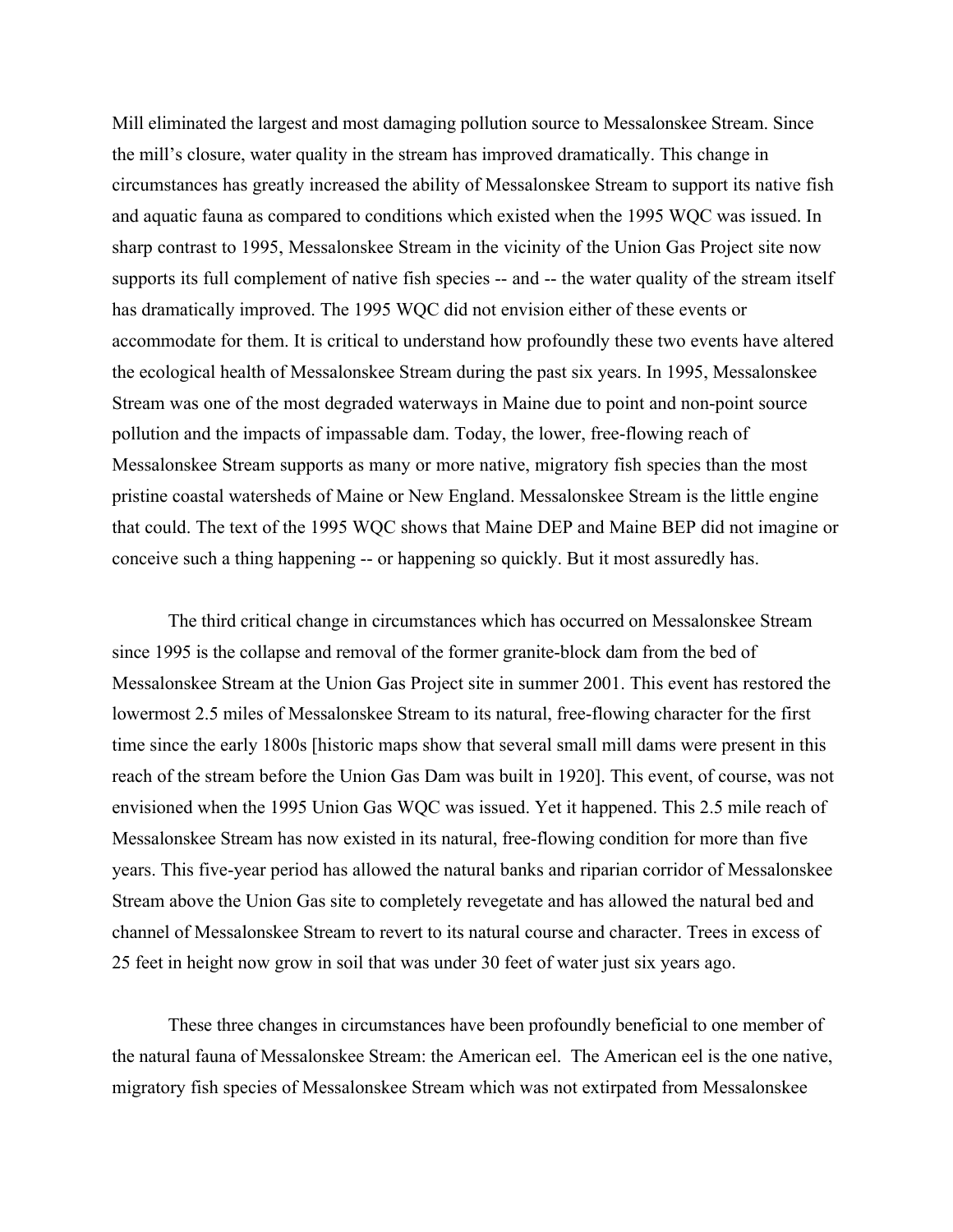Stream by the construction of the Edwards Dam in Augusta in 1837, the construction of the Union Gas Dam in c. 1920, or the construction of other, upstream dams on Messalonskee Stream during the 1910-1930s era. This is solely because of the unique lifecycle of the American eel which operates in reverse from all other migratory fish species. Other migratory fish species, such as Atlantic salmon or blueback herring, are born in freshwater, migrate to saltwater and return to freshwater to give birth. American eels do the opposite. They are born in the mid-Atlantic Ocean, migrate into freshwater as 2-3 long juveniles, spend their adult lives in freshwater, then migrate back to saltwater and their own birthplace in the mid-Atlantic Ocean where they spawn and die. Due to their very small size and "slithery" character, baby American eels can migrate upstream past artificial dams and obstacles that are impassable to larger fish. A crack or crevice in a dam no larger than a pencil hole can be used by baby American eels to migrate past the dam. Because American eels have the ability to breathe oxygen through their skin as well as their gills, baby American eels can actually travel some distance over the moistened surface of ledges and inclined dam surfaces so as to reach their adult habitat upstream. No other migratory fish native to Maine is capable of such a feat.

The removal of the Union Gas Dam structure has benefitted the stream's native eel population in two different ways. First, the removal of the dam structure has greatly increased the number of eels which can migrate past the dam site. This was documented with photographs and extensive visual observations by the Petitioner on June 12 and 13, 2005. On both dates, literally thousands of American eels ranging from 3-6 inches long were observed climbing the wetted bedrock ledges of Messalonskee Stream and migrating up the stream. On June 12, 2005 visual observations were conducted at the next dam upstream, the Automatic Dam, approx. 1.5 miles above the Union Gas Project site. On June 12, 2005 hundreds of 3-6 inch long American eels were observed and photographed attempting to climb over the Automatic Dam and swimming in Messalonskee Stream at the foot of the dam. These observations conclusively confirmed that a large number of juvenile American eels are now present above the Union Gas Project site. These direct visual observations have also been confirmed by dam operators on Messalonskee Stream. On Nov. 3, 2005 the scientific consultant for the Union Gas Project owner, Mr. David Dominie of E-Pro Consulting, informed the Maine BEP that Messalonskee Stream dam operators have observed adult American eels many miles above the Union Gas site for more than 30 years. These observations are confirmed by Maine Dept. of Inland Fisheries  $\&$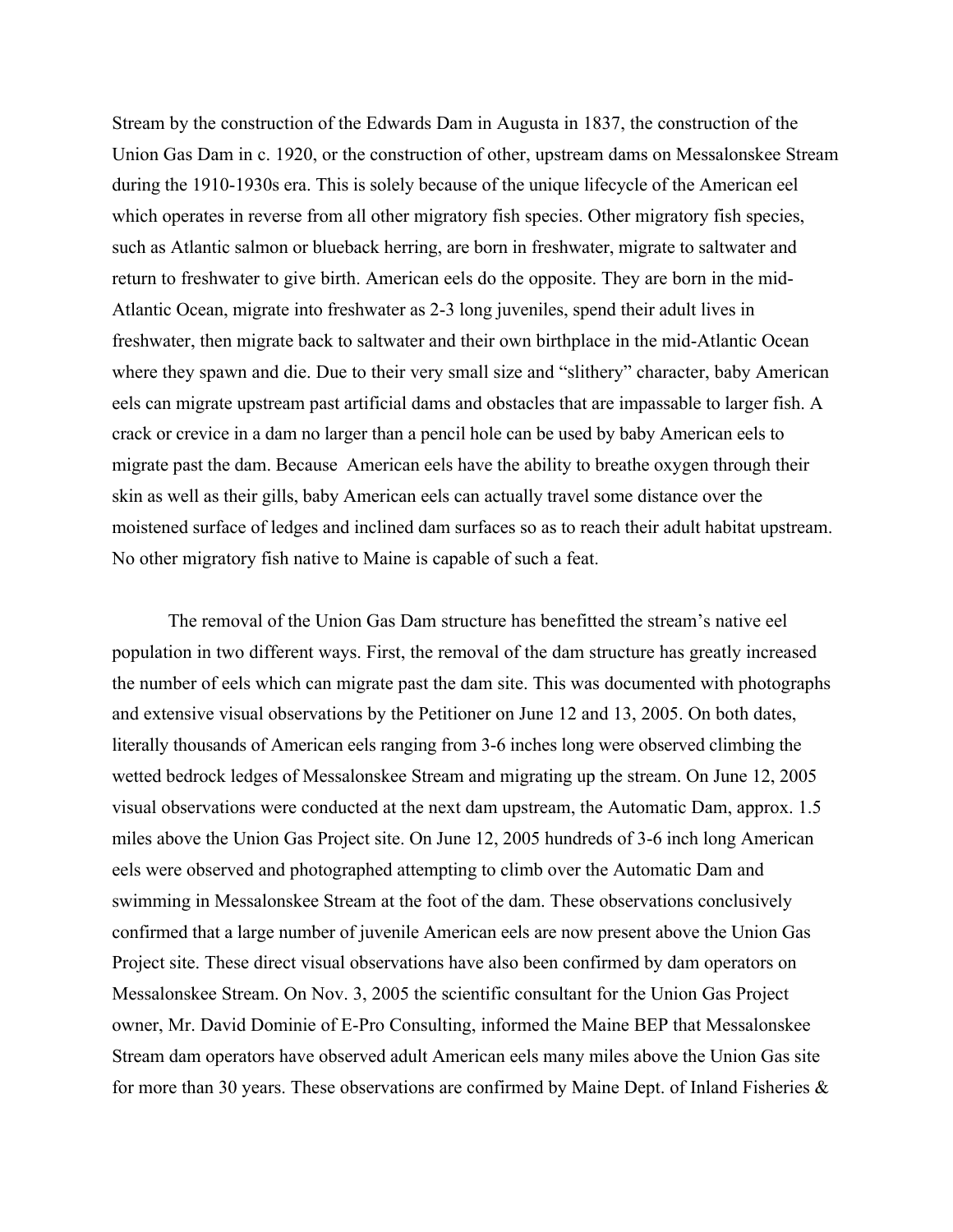Wildlife fisheries survey data which have found adult American eels in various locations in the Belgrade Chain of Lakes which are the source of Messalonskee Stream itself. This physical data has been further confirmed by a recent statement by Gail Wippelhauser, Ph.D. of the Maine Dept. of Marine Resources, to Maine DEP Commissioner David Littell in which Ms. Wippelhauser stated that restoration of American eels to their native habitat in the Messalonskee Stream watershed and the Belgrade Chain of Lakes is an important restoration goal of Maine DMR. Taken together, these facts and observations show that the removal of the Union Gas dam in 2001 has significantly enhanced the ability of juvenile American eels to gain access to their native habitat in Messalonskee Stream.

In order to complete their lifecycle and give birth, adult American eels must migrate from their freshwater habitat to the mid-Atlantic Ocean. American eels conduct this migration at ages rangin from eight years to as much as 40 years and when they have grown to lengths of three to four feet. American eels migrate to the Atlantic Ocean to breed only once in their lives and die after spawning. For this reason, it is critically important that male and female American eels can successfully migrate from freshwater to saltwater when they become sexually mature. Scientific research shows that nearly all adult American eels living in freshwater are females; the smaller males tend to inhabit brackish estuaries and coastal marine waters. Sexually mature female American eels migrate to the ocean from freshwater lakes, ponds and rivers during the autumn months (Sept. to Nov.) and exclusively at night. A large body of evidence and research shows these American eels are attracted to the intakes of hydro-electric dam turbines where they are killed or severely injured, and thus cannot complete their once-in-a-lifetime spawning migration.

Since the Union Gas Project dam was removed in 2001, all of the female American eels migrating from Messalonskee Stream to spawn have been able to swim freely past the Union Gas Project site without being killed or severely injured in the turbines of the Project. This change in circumstances during the past five years is profound and highly beneficial to each individual female eel and to the health of the American eel population as a whole. If the Union Gas Project dam is reconstructed as proposed, female American eels would no longer be able to swim past the Project site safely as they have for the past five years. This is because the reconstruction proposal calls for no safe downstream passage for American eels at the dam and calls for diverting nearly all of the stream's flow through the dam turbines, where the eels will be killed or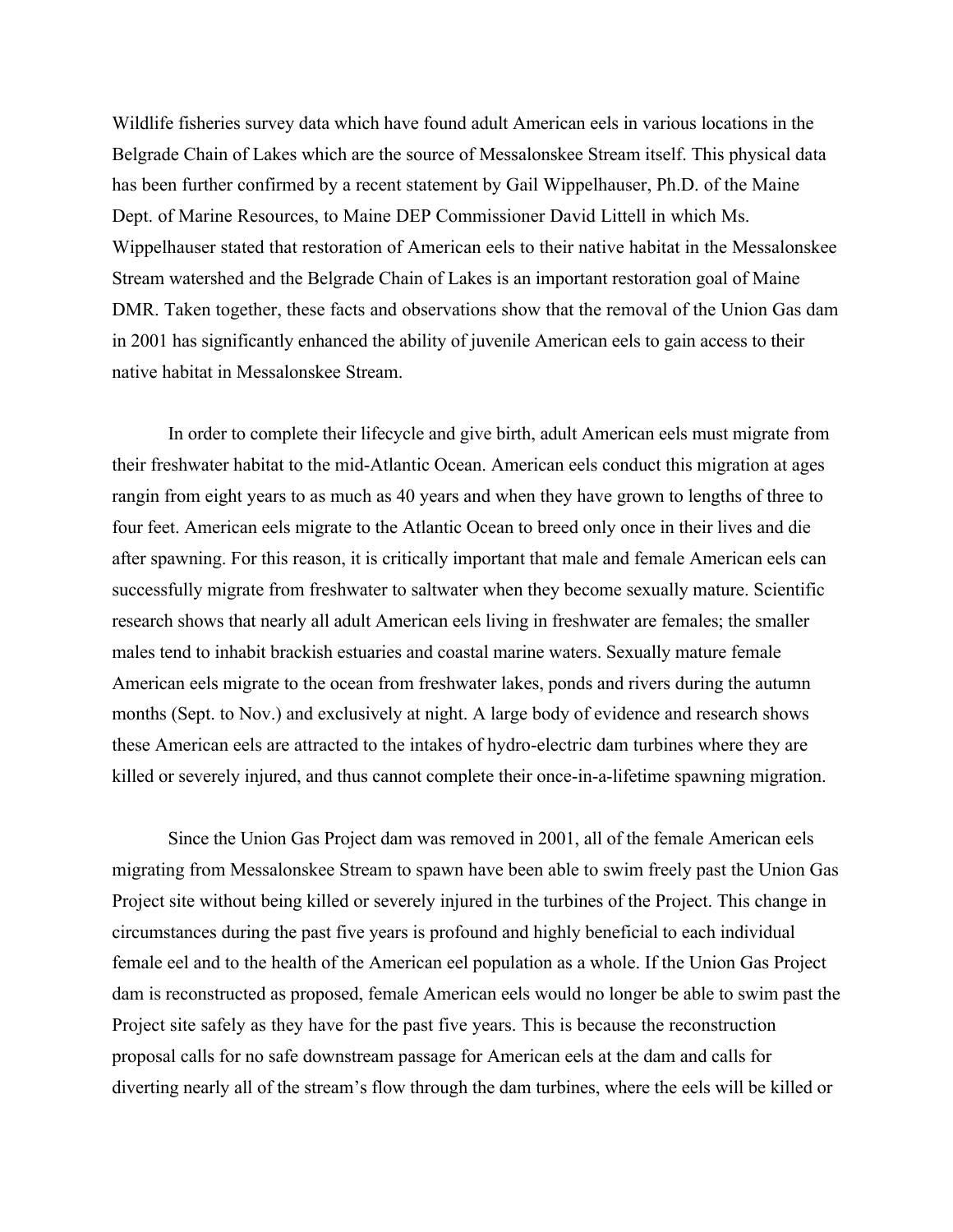severely injured by the spinning turbine blades.

# **Criteria D: The license fails to include any standard or limitation legally required on the date of issuance.**

The Maine BEP may only issue a water quality certification order for a hydropower project if the standards of classification of the waterbody are met. 38 MRSA §464 (4)(F)(3). If the standards of classification of the waterbody are not being met, the Maine BEP may only issue a water quality certification order if the project does not cause or contribute to the failure of the waterbody to meet the standards of classification. *Id*. This means if a hydropower power project causes or contributes to the failure of a waterbody to meet its classification standards, the BEP cannot issue a water quality certification order for the project.

Messalonskee Stream is classified as "C" by the Maine Legislature. Class C waters "shall be of such quality that they are suitable for the designated uses of ... recreation in and on the water ... and as a habitat for fish and other aquatic life." 38 MRSA  $\S$  465(4)(A). Discharges to Class C waters may cause some changes to aquatic life, except that the receiving waters must be of sufficient quality to support all species of fish indigenous to the receiving waters and maintain the structure and function of the resident biological community. 38 MRSA  $\S$  465(4)(C). If a project under review for water quality certification prevents an indigenous fish species from living in its native habitat in a stream, the project must be modified to allow the fish species to live in the stream. Otherwise, the BEP cannot issue a water quality certification order for the project. 38 M.R.S.A. § 465(4)(C). 38 MRSA §464 (4)(F)(3).

The water quality certification order issued by the Maine BEP for the Union Gas Project in 1995 does not allow Messalonskee Stream above the Union Gas Project to support all species of fish indigenous to the stream, including American eel, sea lamprey, Atlantic salmon, blueback herring and striped bass. All of these fish species are highly migratory and require safe access to and from their freshwater and saltwater habitats in order to live. American eel, sea lamprey, blueback herring and striped bass are indigenous to Messalonskee Stream.

When the Maine DEP issued its water quality certification order for the Union Gas Dam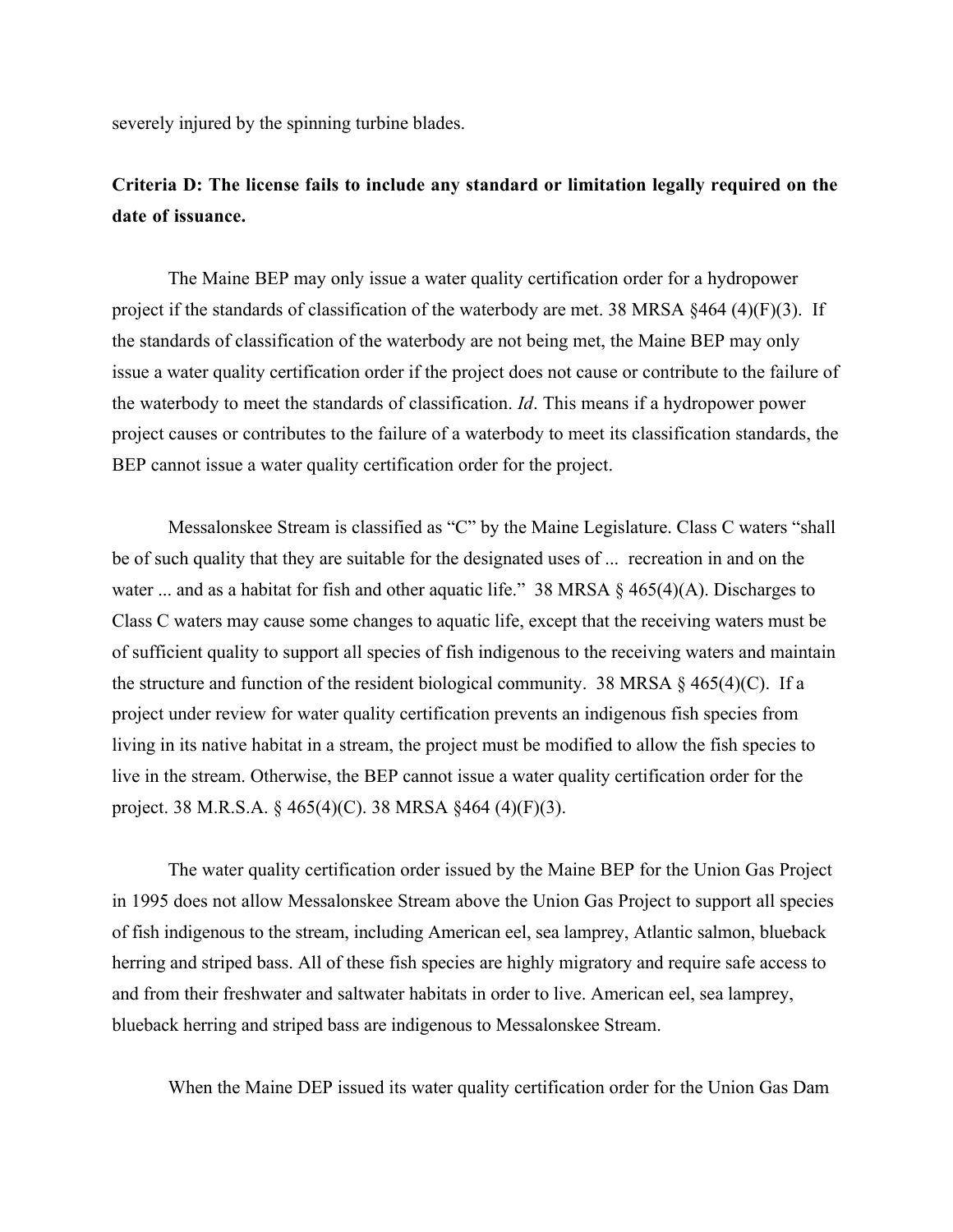in 1995, the 35-foot high dam at the Union Gas site was impassable to all fish, except for very small numbers of juvenile American eels which (somehow) crawled through wetted crevices at the base of the dam. In 1995, the Maine DEP was required by law to issue a WQC for the Union Gas Dam which would allow all of the native migratory fish of Messalonskee Stream to safely migrate back and forth past the Union Gas Dam and live in their native habitat in Messalonskee Stream. Maine law required the WQC to do this. The WQC failed to do it.

Maine's Class C water quality standards require all Class C waterbodies to be suitable habitat for all of their indigenous fish species. 38 MRSA  $\S$  465(4)(C). This is a legal requirement -- not a goal. If an impassable, 35-foot-high dam prevents a stream's indigenous fish species from gaining access to a waterbody, that dam is causing and contributing to the failure of that waterbody to meet its Class C standards. In 1995, the Union Gas Dam was causing and contributing to this failure of Messalonskee Stream to meet its minimum Class C water quality standards. By law, the Water Quality Certification Order issued by the Maine DEP in 1995 was supposed to correct and remediate this failure. Instead, the 1995 WQC authorized and enshrined it. The WQC for the Union Gas Project was invalid at the moment it was issued on August 28, 1995 and remains invalid today. For this reason, the Union Gas Project WQC issued by the Maine DEP in 1995 fails to include standards and limitation legally required on the date of its issuance.

#### **SUMMARY OF APPLICABLE CRITERIA**

A summary of the criteria set forth in Ch. 2 §27 which allow the Maine BEP to modify a previously issued Water Quality Certification Order show that Criteria C, D and E are met in this case. Reconstruction of the Union Gas Dam, as permitted by Maine DEP in 2005 and allowed under the existing WQC, will have obvious and profoundly negative impacts on the ecological health of Messalonskee Stream. These impacts are so profound that they will cause this reach of Messalonskee Stream to fall from full attainment of its Class C water quality standards into full violation of its standards for at least next 20 years (ie. until the dam's federal license expires in 2036). This reconstruction will deprive five native fish species from living in Messalonskee Stream above the dam site for at least the next 20 years. The reconstruction will cause annual fish kills of adult American eels now documented living above the dam site as they attempt to migrate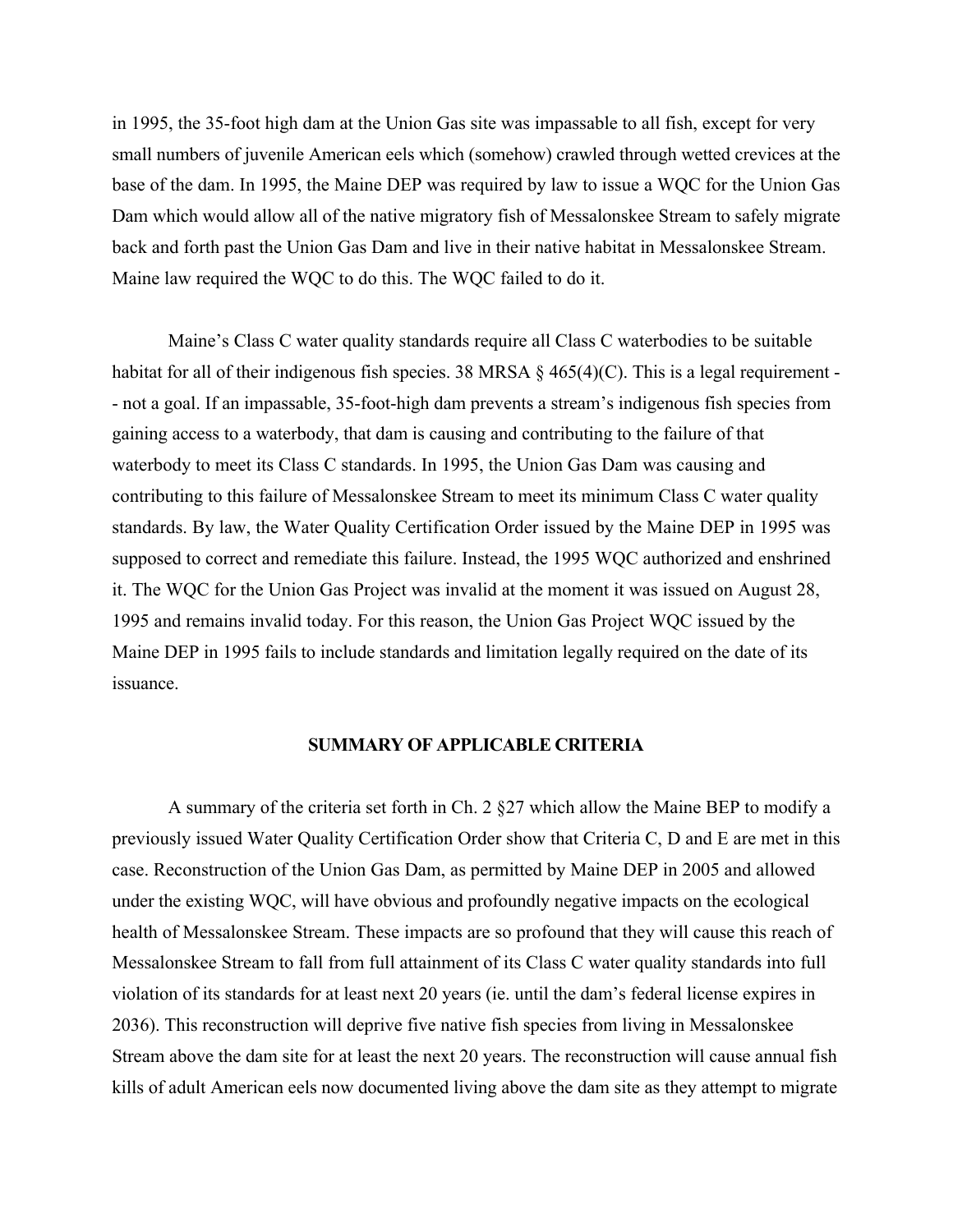down the stream each fall to spawn in the Atlantic Ocean. From a biological and ecological standpoint, the reconstruction will causes that portion of Messalonskee Stream directly above the Union Gas Dam to cease to function or exist.

There is no question that conditions and circumstances on Messalonskee Stream have profoundly changed since the WQC Order was issued in August, 1995. The removal of the Edwards Dam in 1999 has allowed five native, migratory fish species free access to Messalonskee Stream for the first time since 1837. Atlantic salmon, striped bass, blueback herring and sea lamprey are now all seasonally present in Messalonskee Stream for the first time since the beginning of the Industrial Revolution in Maine. Atlantic salmon, blueback herring and sea lamprey are now using Messalonskee as spawning habitat. Water quality in Messalonskee Stream today is far better today than it was in 1995 due to the closure of the Cascade Woolen Mill and improvements at the Oakland, Maine municipal wastewater treatment plant. The voluntary removal of the Union Gas Dam by its owner in 2001 has restored approx. 1.2 miles of the stream to its natural, free-flowing condition and free access to this stream reach for its indigenous fish species for the first time in nearly a century. It would be hard to find a single waterbody in Maine which has changed so profoundly as Messalonskee Stream has changed during the past decade.

The text of the 1995 WQC for the Union Gas Project shows that Maine DEP failed to consider the impacts of the project on the native, migratory fish species of Messalonskee Stream. Such consideration is essential given the 40-year license term issued for the Project in 1997. The text of the WQC shows that no consideration was given for the need to adjust or modify the WQC after the removal of the Edwards Dam in Augusta and the restoration of free access to the stream for its native, migratory fish species such as American eel, Atlantic salmon, sea lamprey, blueback herring or striped bass.

The reason for this is simple. In 1995, neither the Maine DEP or Maine fisheries agencies expected native fish such as Atlantic salmon, sea lamprey, blueback herring and striped bass would migrate into Messalonskee Stream as soon as the Edwards Dam in Augusta was removed. Neither the Maine DEP or Maine fisheries agencies expected that Atlantic salmon, sea lamprey and blueback herring would begin spawning in Messalonskee Stream almost immediately after the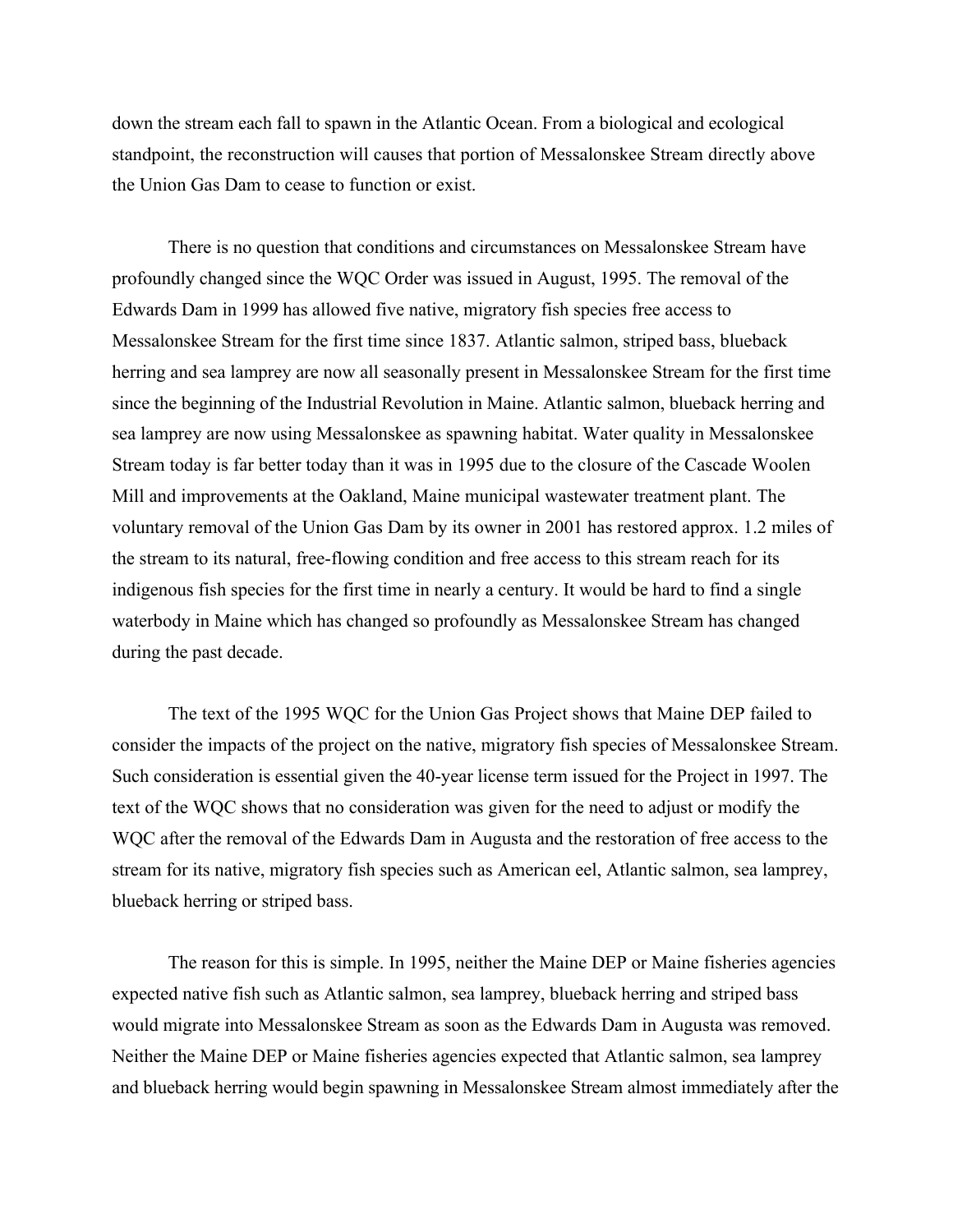Edwards Dam was removed. Neither Maine DEP or Maine fisheries agencies expected that significant numbers of striped bass would chase baby American eels and blueback herring up Messalonskee Stream and create a brand new, highly desirable recreational fishery in Messalonskee Stream. None of these potentialities were even dreamed of by Maine DEP and Maine fisheries agencies when the Union Gas Project WQC was issued in 1995. Yet today, in 2006, this has all become reality.

The text of the 1995 WQC shows that Maine DEP failed to consider the needs of any of the native, migratory fish species of Messalonskee Stream when it issued the WQC. When the Union Gas Project WQC was issued in 1995 the State of Maine was actively working to secure the removal of the Edwards Dam through the federal re-licensing process. At minimum, the WQC should have contained specific re-opener provisions for upstream and downstream passage for native migratory fish at the Union Gas Dam if and when the Edwards Dam was removed. This was not done. American eels were present in Messalonskee Stream above and below the Union Gas dam in 1995. The WQC should have contained conditions ensuring these American eels had safe and convenient upstream and downstream passage at the dam. This was not done, because as Mr. Dana Murch of the Maine DEP informed the BEP in Nov. 2005: "Nobody was even thinking about American eels in 1995." This candid, and accurate admission by Mr. Murch demonstrates that the lack of any requirements for the safe passage of American eels in the Union Gas WQC was an error of omission.

All of the facts above represent a text-book illustration of why the Maine Legislature enacted 38 MRSA §341-D and granted authority to the Maine BEP to modify previously issued water quality certifications. Times change. Circumstances change. Attitudes change. Knowledge grows. Evidence grows. Streams become cleaner. Rivers become healthier. Native fish return to their formerly obstructed and polluted homes. People return to streams which once had few fish in them and are now abundant with fish. Parents bring their children to the waters' edge to fish.

#### **PROPOSAL FOR LICENSE MODIFICATION**

Messalonskee Stream at the Union Gas Project site is remarkably well adapted for the generation of hydro electric power in a manner which fully protects the natural character of the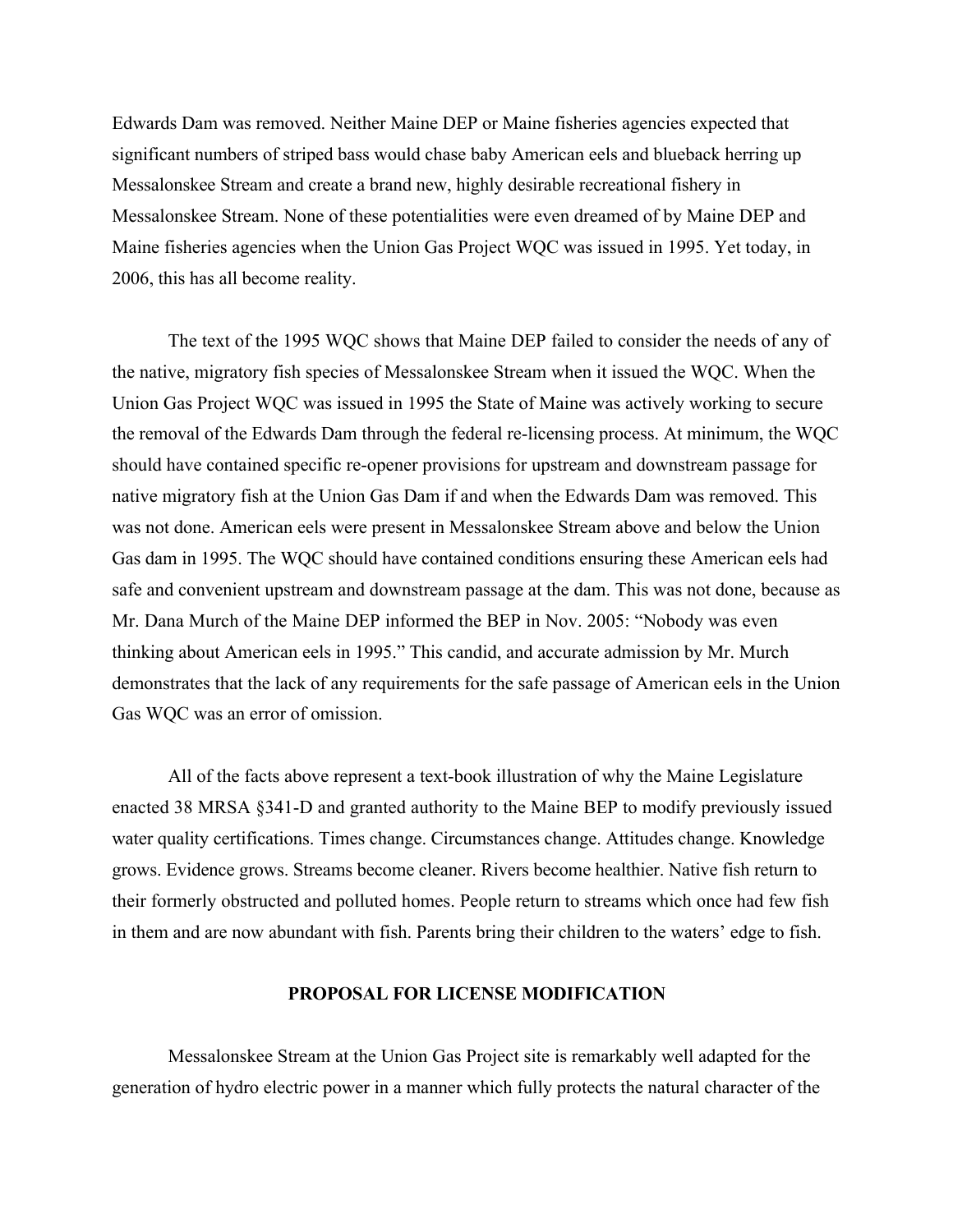stream and the health of its native fish and aquatic fauna. This is because the Union Gas Project is situated at the top of a large, natural bedrock ledge falls and rapids with a vertical drop of ten feet or more

Hydro electric power is generated by the same principle as a water wheel. As water falls from a high point onto the blades of the water wheel, the weight of the water forces the wheel downward with the water until the water is discharged at the bottom of the water wheel. If gears and axles are attached to the spinning water wheel, the wheel can perform work, such as turning a millstone to grind grain. Hydro electric turbines operate in the exact same manner as a water wheel. Hydro electric turbines consist of metal blades around a central hub, much like a propellor or window fan. When such a turbine is placed in the path of water falling due to gravity, the blades of the turbine spin. By connecting an electrical generator to the center axle of the spinning turbine, electricity is produced.

 The amount of electricity which can be generated at any hydro electric dam site is determined by the amount of water (flow) passing the turbines and the amount of vertical drop at the site (ie. how far the water falls from the top of the site to the bottom). This is no different than a water wheel. In general, sites with large amounts of flow and larger vertical drops can produce more hydro power that sites with small amounts of water and small vertical drops. For this reason, the maximum generating capacity of any hydro power site is determined by the amount of water flow and the vertical drop from the top of the dam to the bottom.

The natural ledge drop and falls at the Union Gas Project site provides approx. ten feet of vertical drop from the top of the falls to the bottom. During the 1800s, this amount of vertical drop was considered sufficient to produce valuable amounts of hydro power for grain mills, saw mills, textile mills and other factories. This amount of vertical drop is also sufficient to produce hydro electric power, since hydro electric dams operate on the exact same principle as their 19th century predecessors, ie. water falling by gravity and forcing a wheel to turn. As the height of a dam or falls increases, the distance that water falls over it also increases. This increases the amount of mechanical work the water can perform as it falls.

The Union Gas Project was specifically constructed in 1920 so as to extract the maximum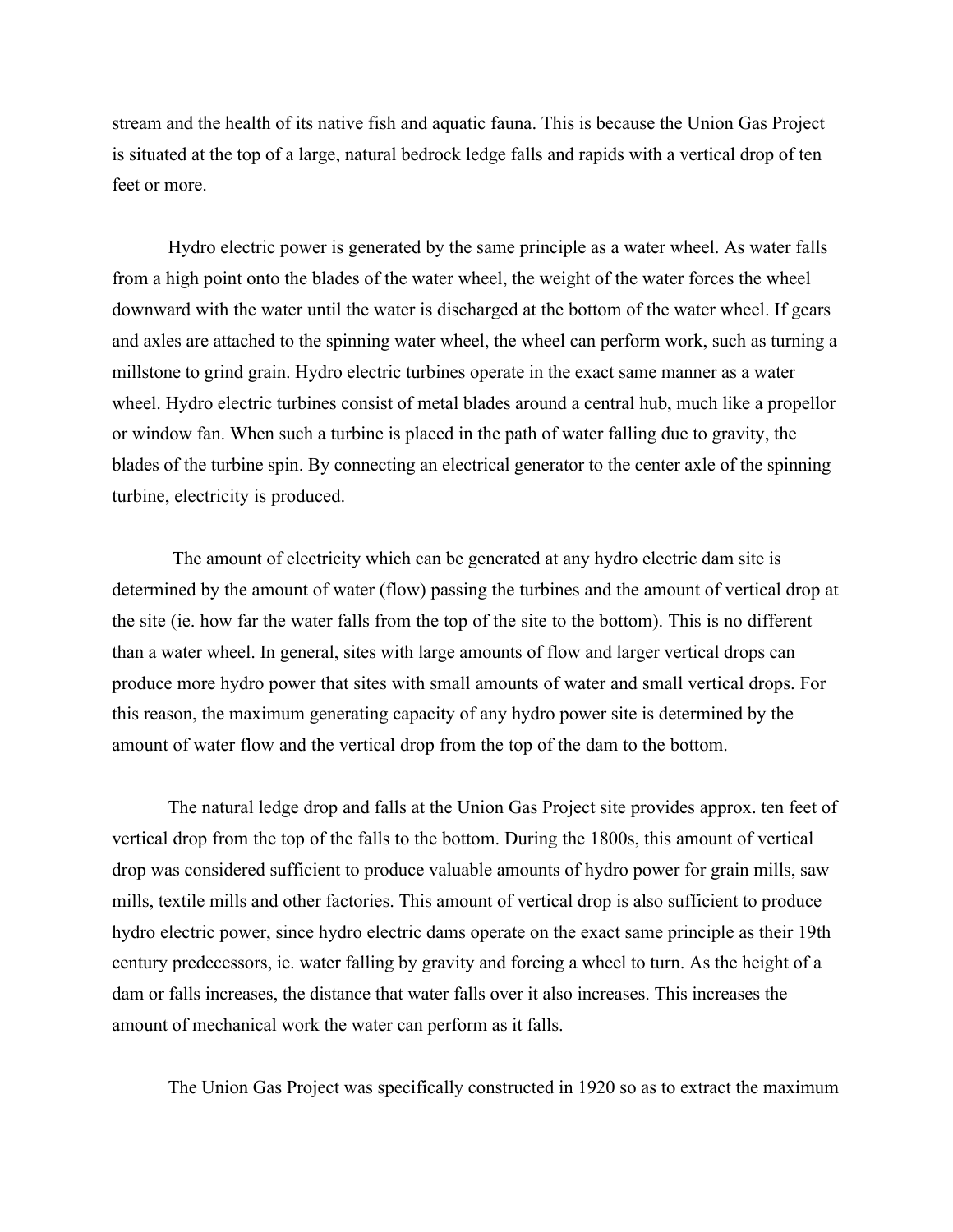amount of mechanical work from Messalonskee Stream as possible. The reason the original dam at the Union Gas Project was approx. 35 feet in height is that this dam brought the water level of Messalonskee Stream above the dam all the way up to the base of the next set of falls on Messalonskee Stream, 1.5 miles upstream. Had the Union Gas Dam been built higher than 35 feet it would have interfered with and reduced the generating capacity of the dam at the next upstream falls. By making the Union Gas Dam approx. 35 feet tall, its builders were able to "capture" the entire fall of Messalonskee Stream along its 1.5 mile journey from the upstream falls to the falls upon which the dam was built. While this strategy is efficient from an engineering perspective it is not efficient from an ecological perspective. By raising the Union Gas Dam to a height of 35 feet, its builders converted the entire 1.5 miles of Messalonskee Stream above dam from a rapidly rushing stream into a deep, narrow pond. This deep, narrow pond ended at a 35 foot high graniteblock dam which was utterly impassable to fish.

Today, in 2007, the opportunity exists to reconfigure and re-engineer the Union Gas Project site so that it can produce hydro electricity and preserve and protect the ecological health of Messalonskee Stream. This can be done very simply by lowering the height of the dam. Since the dam was completely removed in 2001, this does not require removing any portion of what is left of the Union Gas Dam. This solution can be accomplished by not rebuilding the dam as high as it used to be.

#### **DESCRIPTION OF EVIDENCE TO BE PRESENTED**

Presented as evidence are photographs taken by the Petitioner of Messalonskee Stream since the Union Gas Dam project was removed in 2001. These photographs span from 2001 to 2006. They are included herein as JPEG files on CD-ROM. These photographs document the juvenile American eels climbing the ledges at the Union Gas site and climbing the ledges of the Automatic Dam site, 1.5 miles upstream of the Union Gas site on June 12 and 13, 2005. These photographs document blueback herring (*Alosa aestivalis*) spawning directly below the Union Gas site on June 8, 2004. These photographs show adult sea lamprey (*Petromyzon marinus*) spawning directly below the Union Gas site in June 2003 and climbing the ledges of the Union Gas site in June 2005. These photographs show the exoskeletons of stoneflies on river rocks directly above the Union Gas site in June 2006. These photographs are of interest because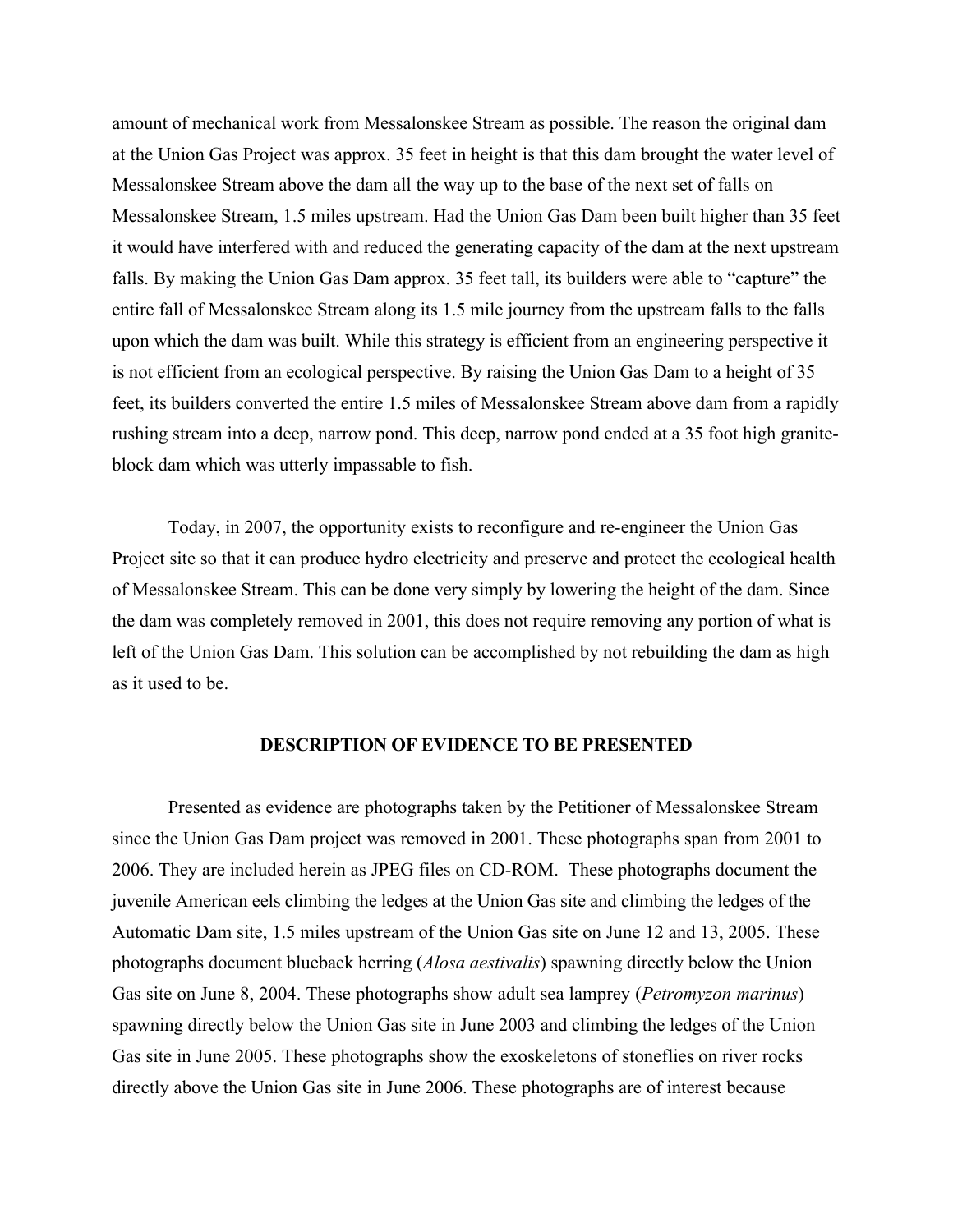stoneflies are aquatic insects which require clean, fast-flowing, highly-oxygenated water to survive. Stoneflies cannot live in slow-moving water such as dam impoundments. Stoneflies are a preferred food item for juvenile Atlantic salmon in part because both species rely upon clean, rapidly flowing, highly oxygenated water to survive. This is the only photographic record in existence which documents the physical and ecological changes that have occurred on Messalonskee Stream since the Union Gas dam was removed in 2001.

Presented as evidence is a verbal statement made on April 7, 2006 by Dr. Gail Wippelhauser of the Maine Dept. of Marine Resources to Maine DEP Commissioner David Littell that restoration of the American eel to the entire Messalonskee Stream drainage is a high priority for the Maine Dept. of Marine Resources. This verbal statement by Dr. Wippelhauser is included herein because the Maine Dept. of Marine Resources has never stated this in writing to the Maine DEP and because it was made directly to Maine DEP Commissioner Littell. Petitioner Douglas H. Watts was present at the April 7, 2006 meeting at the Maine DEP offices on Hospital Street in Augusta, Maine when Dr. Wippelhauser made this statement to Commissioner Littell.

Presented as evidence is a verbal statement by Mr. Dana P. Murch of the Maine DEP to Maine BEP members on November 3, 2005 where Mr. Murch informed BEP members that when the 1995 Water Quality Certification Order was issued for the Union Gas Project, "Nobody was thinking about American eels ..." This verbal statement is included as evidence because it confirms that in 1995 the Maine DEP failed by omission to consider the impact of the Union Gas Dam Project on American eels living in Messalonskee Stream when it issued the WQC.

Presented as evidence is a verbal statement by Mr. David Dominie of E-Pro Consulting to Maine BEP members on November 3, 2005 where Mr. Dominie informed BEP members that he had been told by dam operators on Messalonskee Stream that for many years they have observed adult American eels in the "trash racks" of hydro electric dams on Messalonskee Stream. This verbal statement by Mr. Dominie is included as evidence because it demonstrates that American eels are indigenous to the Messalonskee Stream drainage and have for many years been observed by dam operators in the stream above the Union Gas Project. At this Nov. 3, 2005 Maine BEP meeting, Mr. Dominie was present as a consultant for the Union Gas Project owner.